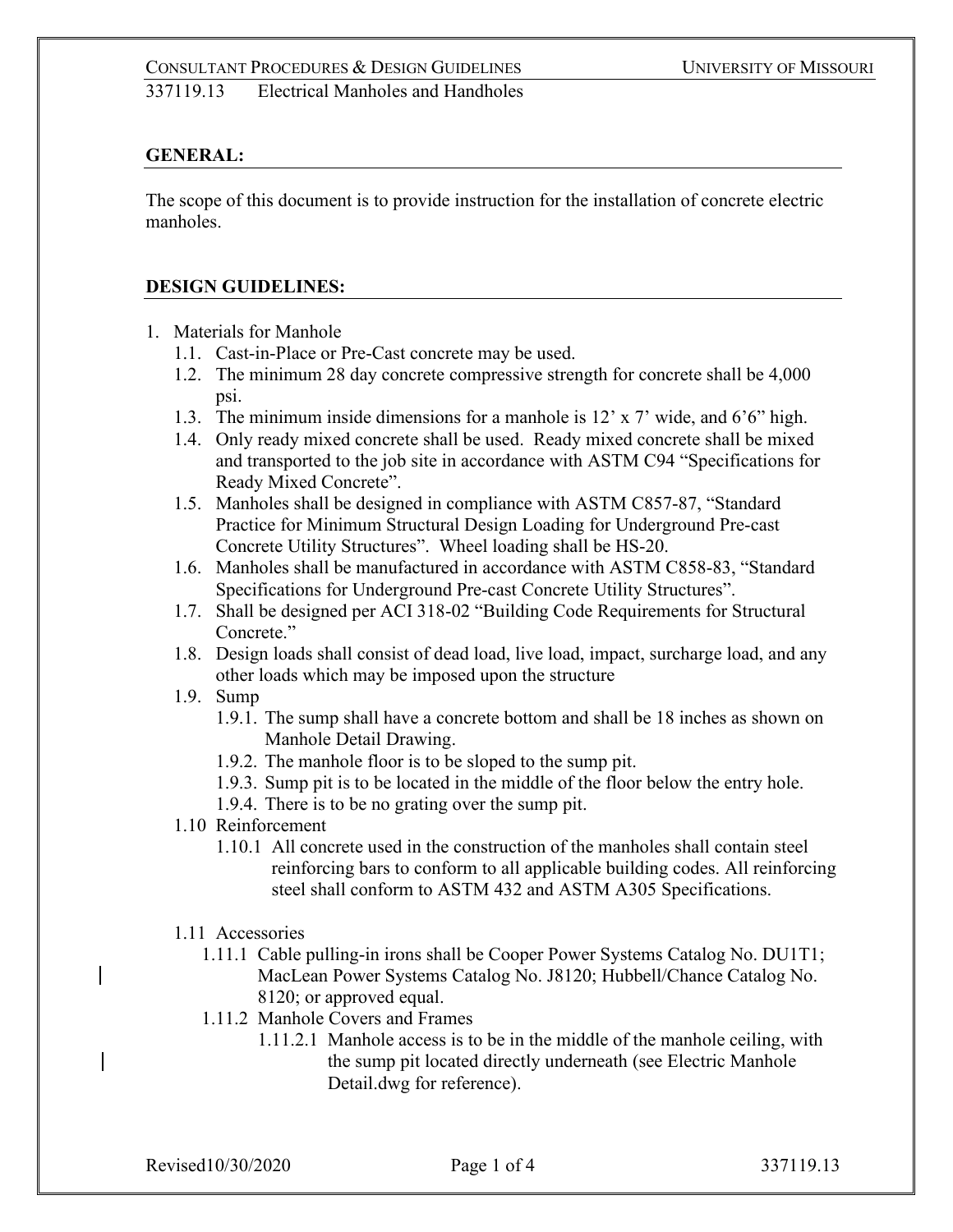| 337119.13         | <b>Electrical Manholes and Handholes</b>                                                                                                      |                                                                                                                                     |                                                                                                                                              |           |  |
|-------------------|-----------------------------------------------------------------------------------------------------------------------------------------------|-------------------------------------------------------------------------------------------------------------------------------------|----------------------------------------------------------------------------------------------------------------------------------------------|-----------|--|
|                   |                                                                                                                                               |                                                                                                                                     | 1.11.2.2 Manhole covers shall consist of a solid circular gravity lid and                                                                    |           |  |
|                   |                                                                                                                                               |                                                                                                                                     | frame. The lid and frame shall be heavy duty type, fabricated from                                                                           |           |  |
|                   |                                                                                                                                               | gray cast iron.                                                                                                                     |                                                                                                                                              |           |  |
|                   |                                                                                                                                               | 1.11.2.3 Manhole lids shall have a checkered design with the word                                                                   |                                                                                                                                              |           |  |
|                   |                                                                                                                                               |                                                                                                                                     | ELECTRIC cast into the top surface.                                                                                                          |           |  |
|                   |                                                                                                                                               |                                                                                                                                     | 1.11.2.4 Manhole lid frames shall provide a 36-inch diameter opening. The<br>opening through the concrete roof of each manhole shall be 40.5 |           |  |
|                   |                                                                                                                                               |                                                                                                                                     |                                                                                                                                              |           |  |
|                   |                                                                                                                                               | inches in diameter.                                                                                                                 |                                                                                                                                              |           |  |
|                   |                                                                                                                                               |                                                                                                                                     | 1.11.2.5 Manhole frames and covers shall be Neenah Foundry Company                                                                           |           |  |
|                   |                                                                                                                                               |                                                                                                                                     | Catalog No. R-1640-D, or approved equal. The cover shall have                                                                                |           |  |
|                   |                                                                                                                                               |                                                                                                                                     | two $(2)$ 1" diameter pick holes located 180 $^{\circ}$ apart.                                                                               |           |  |
|                   |                                                                                                                                               | 1.11.3 Conduit End Bells                                                                                                            |                                                                                                                                              |           |  |
|                   |                                                                                                                                               |                                                                                                                                     | 1.11.3.1 Conduit end bells for PVC conduit shall be polyvinyl chloride                                                                       |           |  |
|                   |                                                                                                                                               |                                                                                                                                     | (PVC) type glued to the end of each PVC conduit. Conduit end                                                                                 |           |  |
|                   | bells shall be Carlon Electrical Products Catalog No. E297 or                                                                                 |                                                                                                                                     |                                                                                                                                              |           |  |
|                   |                                                                                                                                               | approved equal by Condux International, Inc., Certainteed Products                                                                  |                                                                                                                                              |           |  |
|                   |                                                                                                                                               |                                                                                                                                     | Corp. or Can-Tex Industries.                                                                                                                 |           |  |
|                   |                                                                                                                                               |                                                                                                                                     | 1.11.3.2 Conduit end bells for rigid galvanized steel conduit shall be hot-                                                                  |           |  |
|                   | dipped galvanized malleable iron or steel, threaded to the end of the                                                                         |                                                                                                                                     |                                                                                                                                              |           |  |
|                   |                                                                                                                                               | rigid galvanized steel conduit and cast in place in the concrete wall<br>of the manhole and shall be O-Z/Gedney Company Type TNS or |                                                                                                                                              |           |  |
|                   |                                                                                                                                               |                                                                                                                                     |                                                                                                                                              |           |  |
|                   | approved equal by Appleton Electric or Crouse-Hinds.                                                                                          |                                                                                                                                     |                                                                                                                                              |           |  |
|                   | 1.11.4 Cable Racks                                                                                                                            |                                                                                                                                     |                                                                                                                                              |           |  |
|                   | 1.11.4.1 Cable racks shall be heavy duty type fabricated from 50% glass-                                                                      |                                                                                                                                     |                                                                                                                                              |           |  |
|                   | reinforced nylon or a non-metallic material having equal mechanical<br>strength, thermal resistance, chemical resistance, dielectric strength |                                                                                                                                     |                                                                                                                                              |           |  |
|                   |                                                                                                                                               |                                                                                                                                     |                                                                                                                                              |           |  |
|                   | and physical properties.                                                                                                                      |                                                                                                                                     |                                                                                                                                              |           |  |
|                   | 1.11.4.2 Stanchions                                                                                                                           |                                                                                                                                     |                                                                                                                                              |           |  |
|                   |                                                                                                                                               |                                                                                                                                     | 1.11.4.2.1 Size of stanchions shall be coordinated with Energy                                                                               |           |  |
|                   |                                                                                                                                               |                                                                                                                                     | Management Electric Distribution Engineer.                                                                                                   |           |  |
|                   |                                                                                                                                               |                                                                                                                                     | 1.11.4.2.2 Stanchions shall incorporate multiple arm mounting holes                                                                          |           |  |
|                   |                                                                                                                                               |                                                                                                                                     | that are 4 inches apart and recessed attachment bolt                                                                                         |           |  |
|                   |                                                                                                                                               |                                                                                                                                     | mounting holes.                                                                                                                              |           |  |
|                   |                                                                                                                                               |                                                                                                                                     | 1.11.4.2.3 Stanchions shall be Model CR -B as manufactured by                                                                                |           |  |
|                   |                                                                                                                                               |                                                                                                                                     | Underground Devices, Inc. or approved equal.                                                                                                 |           |  |
|                   |                                                                                                                                               |                                                                                                                                     | 1.11.4.3 Cable Support Arms                                                                                                                  |           |  |
|                   |                                                                                                                                               |                                                                                                                                     | 1.11.4.3.1 Cable support arms shall be heavy duty type fabricated                                                                            |           |  |
|                   |                                                                                                                                               |                                                                                                                                     | from 50% glass-reinforced nylon or a non-metallic                                                                                            |           |  |
|                   |                                                                                                                                               |                                                                                                                                     | material having equal mechanical strength, thermal                                                                                           |           |  |
|                   |                                                                                                                                               |                                                                                                                                     | resistance, chemical resistance, dielectric strength and                                                                                     |           |  |
|                   |                                                                                                                                               |                                                                                                                                     | physical properties. Cable support arms shall be 14                                                                                          |           |  |
|                   |                                                                                                                                               |                                                                                                                                     | inches in length, with 5 slots for cable wire ties.                                                                                          |           |  |
|                   |                                                                                                                                               |                                                                                                                                     | 1.11.4.3.2 Provide a positive locking clip for each and every cable                                                                          |           |  |
|                   |                                                                                                                                               |                                                                                                                                     | support arm supplied to prevent disengagement of the                                                                                         |           |  |
|                   |                                                                                                                                               |                                                                                                                                     | cable support arm from the cable rack due to upward                                                                                          |           |  |
|                   |                                                                                                                                               |                                                                                                                                     | force on the support arm.                                                                                                                    |           |  |
|                   |                                                                                                                                               |                                                                                                                                     | 1.11.4.3.3 Cable support arms shall be Model RA14 with Model                                                                                 |           |  |
|                   |                                                                                                                                               |                                                                                                                                     | HDL lock as manufactured by Underground Devices, Inc.                                                                                        |           |  |
|                   |                                                                                                                                               |                                                                                                                                     | or approved equal.                                                                                                                           |           |  |
| Revised10/30/2020 |                                                                                                                                               |                                                                                                                                     | Page 2 of 4                                                                                                                                  | 337119.13 |  |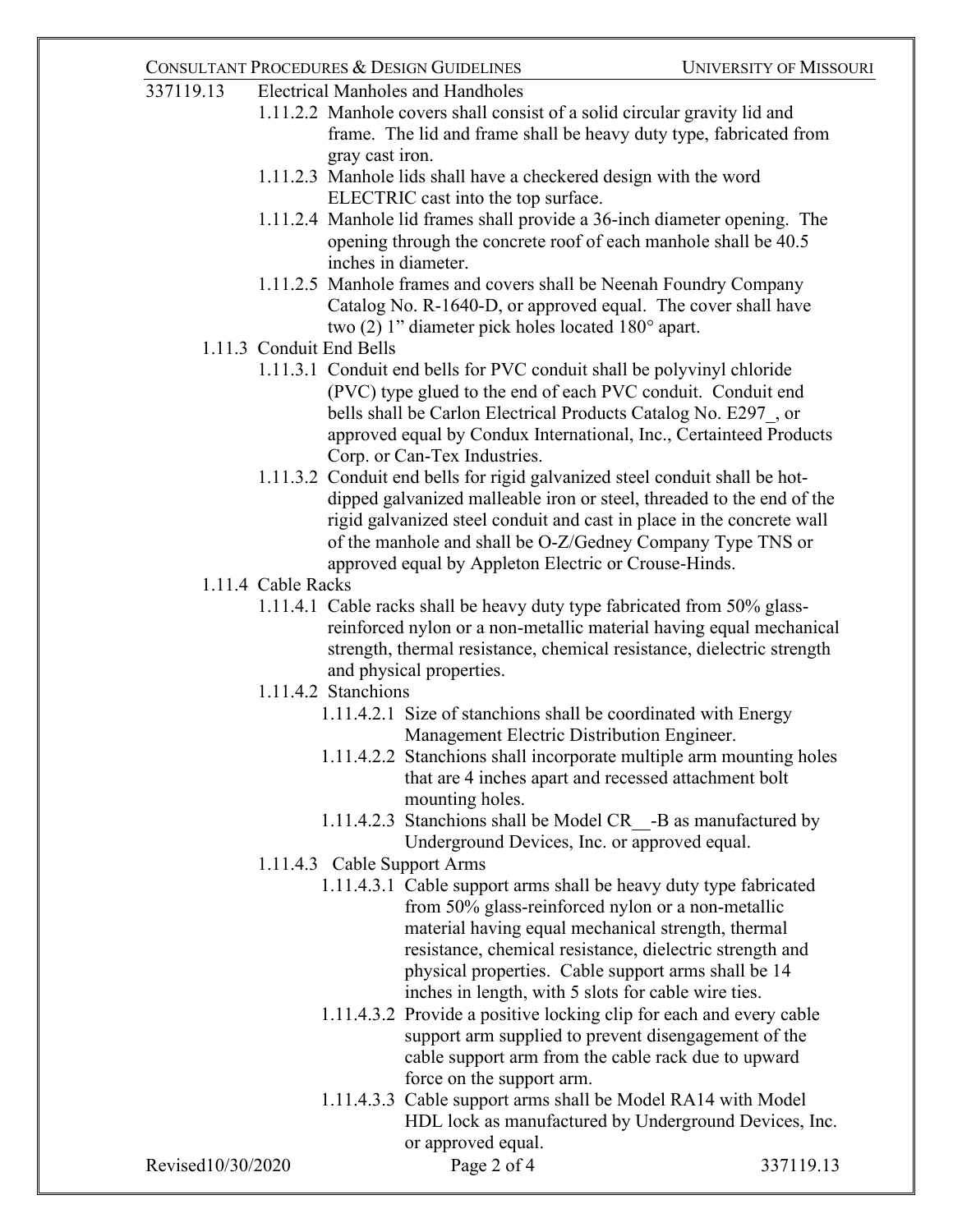#### 337119.13 Electrical Manholes and Handholes

- 1.11.5 Cable Support Insulators
	- 1.11.5.1 Cable support insulators shall be fabricated from high-grade electrical porcelain and shall have rounded corners and edges to prevent cable sheath damage.
	- 1.11.5.2 Cable support insulators shall be Model DE11U1 as manufactured by Cooper Power Systems, or approved equal.
- 1.11.6 Cable Ties
	- 1.11.6.1 Cable ties shall be weather resistant self-locking high strength UVresistant black nylon, having a minimum length of 15 inches and a minimum loop tensile strength of 120 lbs, meeting Military Specifications MS 3367-3-0. Cable ties shall be Ty-Rap Catalog No. TY5275MX; 3M Catalog No. 06277; W.H. Brady Company Series CTUN-400HBK; or approved equal.

#### 1.11.7 Grounding

- 1.11.7.1 Grounding rods shall be  $\frac{3}{4}$ -inch diameter, 10 feet long, high strength solid steel rod with a bonded copper jacket, and UL listed.
- 1.11.7.2 Grounding rods shall be manufactured by Copperweld Steel Company, ITT Weaver; Thomas & Betts; Blackburn; Joslyn Mfg. and Supply Co.; or approved equal.
- 2. Installation for Manholes
	- 2.1. Cast-in-Place Concrete Manholes
		- 2.1.1. Concrete work excavations shall not be backfilled until the concrete has cured, or a minimum of seven (7) days after concrete placement.
		- 2.1.2. All concrete work for the manholes shall be formed, using proper concrete forms.
		- 2.1.3. The inside surfaces of manhole walls and ceilings shall have a smooth finish. Manhole floors shall have a non-slip broom finish.
		- 2.1.4. Furnish and install all required appurtenances for each manhole, such as cast iron cable pulling-in irons, cast iron frame and cover, conduit end bells, cable racks, grounding rods, etc. Set them into position in forms before pouring concrete.
		- 2.1.5. Cable rack stanchions shall be installed on each wall of every manhole. Maximum spacing of stanchions shall be 3'0" on center. Stanchions shall be bolted to manhole walls using stainless steel expansion anchors in accordance with the cable rack manufacturer's recommendations.
		- 2.1.6. Provide a minimum of three (3) cable support arms for every stanchion supplied.
		- 2.1.7. Cable Support Insulators
			- 2.1.7.1. Each insulator with cables shall be tied to the cable support arm when installing the cables by wrapping two cable ties, in opposite directions, completely around the cables, the insulator, and the cable support arm. Cable ties shall be long enough to accomplish this.
		- 2.1.8. Pulling-in Irons
			- 2.1.8.1. Furnish and install the pulling-irons opposite each duct-bank entry.

Revised10/30/2020 **Page 3 of 4** 337119.13